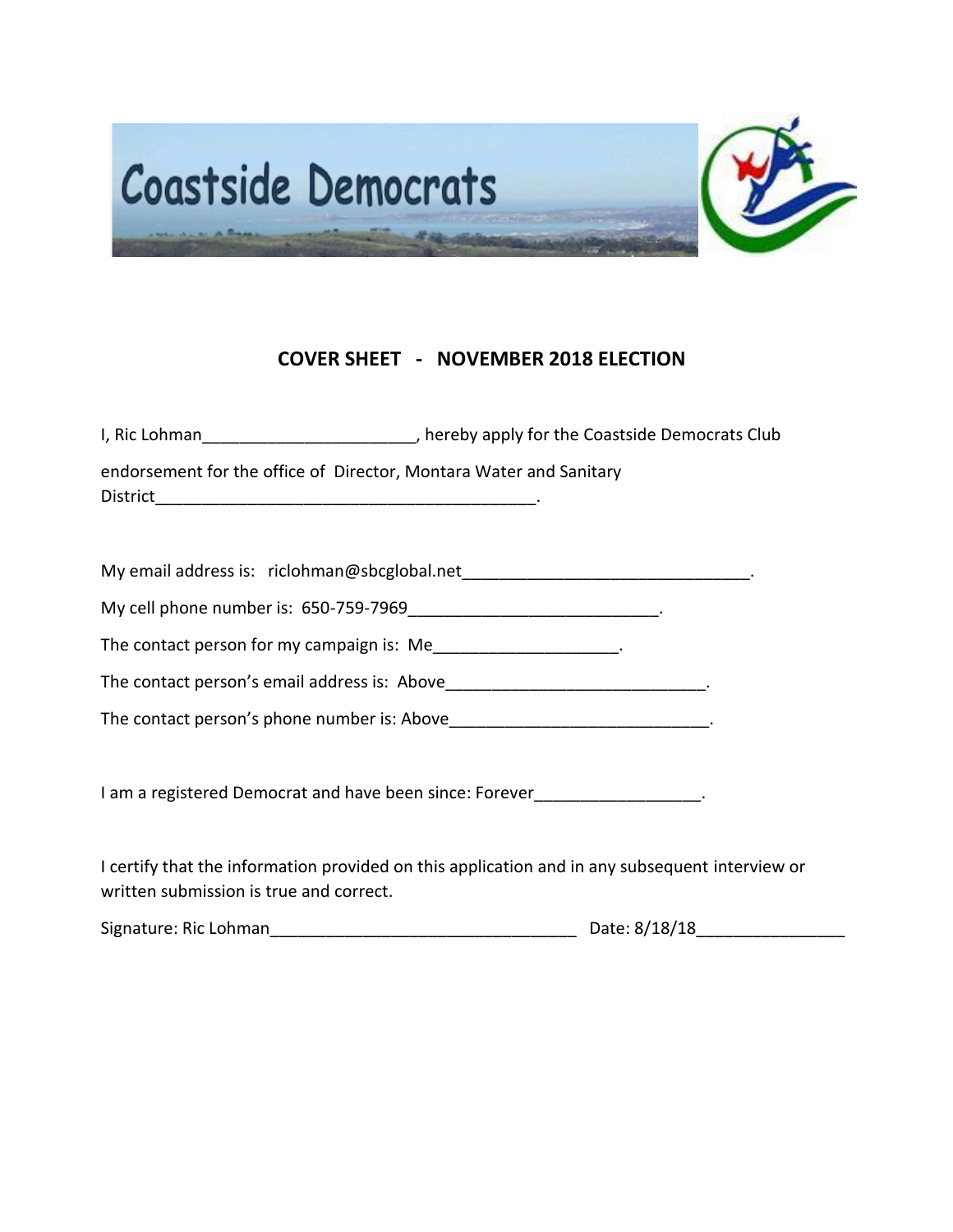# **CANDIDATE QUESTIONS – NOVEMBER 2018**

### **Questions:**

#### **1) Why are you running for this office?**

I have been serving in various offices here on the Coast for over 25 years. I have served as Predident of the MCC, GCSD, the SMC Chapter of the California Special Districes Association, and SAM. I have also served as an Alternate on the SMC LAFCo. When we moved from Miramar to Montara, I moved into a new district. I would like to continue serving the Coastside, so I am applying for the MWSD.

### **2) What will your top priorities be if you are elected?**

(a) Maintain MWSD's independence as a water district. MWSD has a unique situation in that the customer's bought and now own the District. Protecting this valuable asset is critical. (b) Working with SAM to improve its processes and communication. The situation there has gradually disintegrated into bickering and now lawsuits by HMB. (c) Improve SAM's infrastructure to eliminate sanitary spills.

### **3) What do you see as the major issues on the Coastside?**

(a) Continual pressure for over-development. Projects continue to be proposed that significantly increase population with insufficient solutions for the worsening traffic. (b) Political short-sightedness and the resulting battles between groups in SAM. This has led to actual sanitary spills and money wasted.

(c) Our infrastructure needs to be improved, and that will take a united effort by our community.

## **4) How will you support the Democratic Party, Democratic Clubs and other Democrats if elected?**

Democrats are doing pretty well here in NoCal. I would like our chapter to reach out to chapters inside and outside of CA to return our country to sanity at the Federal level.

### **5) What have been your most significant contributions to your organization, city or district?**

(a) At GCSD I worked to bring parks to the District.

(b) as president of the SMC Chapter of CSDA, I rebuilt the Chapter into a more participitory group with many guest speakers.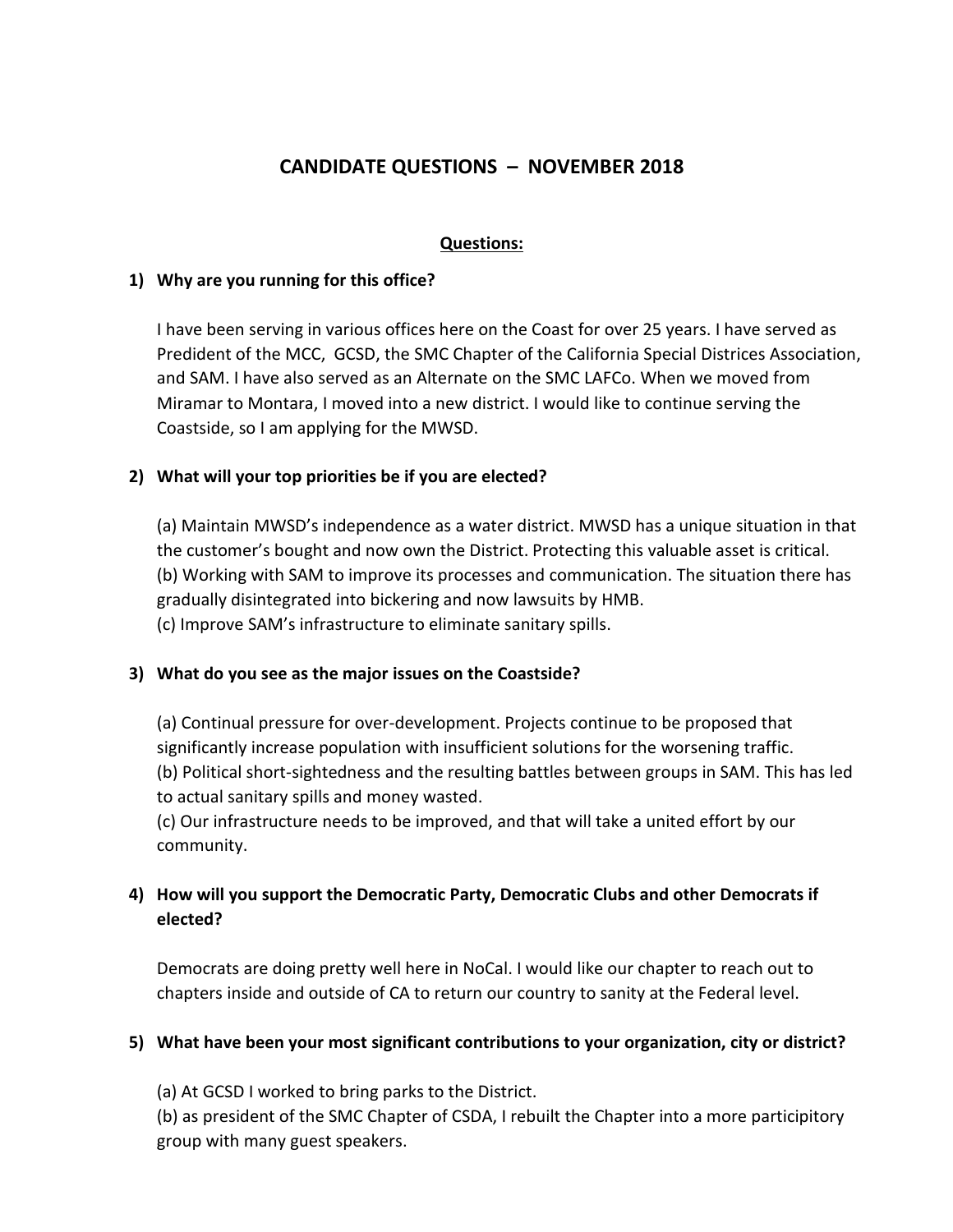(c) At SAM I worked to decrease political in-fighting and move projects forward. Many years ago I co-authored a project to demonsrate the viability of Recycled Water here on the Coast. I was SAM's representative to the second Recycled Water committee and moved the project to the point of going out for bids, when the project was halted by HMB's lawsuit.

## **6) How will you work with, lead, motivate and support your city or district's officers and employees?**

At GCSD and SAM I supported all projects to improve transparency for all Board actions. I also voted to improve and balance employee compensation and health benefits. I work to ensure employee's have clear career paths.

**7) Have you ever run for political office, served on a political committee or been identified publicly with a political organization, candidate, ballot measure or issue? If so, please provide the details of your involvement.** 

MCC President GCSD President SAM President SMC CSDA President LAFCo Alternate Part of Tunnelistas Fought Mirada Surf Fought Big Wave Fighting to block pedestrian crossing on Gray Whale Cove

**8) Is there anything in you background which, if you receive the Club's endorsement, could cause embarrassment to the club? If so, please provide the details.** 

Watch Sharknado Movies

#### **9) How can we resolve the following two major conflicting elements on the Coastside:**

- a. The need to preserve the natural coastal environment for all, including future generations, as spelled out in the CA Coastal Act passed by the voters; and
- b. The need on the Coastside for additional housing (both market rate and low-income) and the currently proposed numerous developments on the Coastside (hotels, RV parks, etc.), taking into consideration the Coastside's limited infrastructure (water, sewer, etc.) and the current traffic congestion? It all starts with the Local Coastal Program (LCP), a document agreed upon by the Coastal Commission, County Supervisors, and locals. Problems occur when a company or developer wants more housing or businesses than authorized by the LCP. Affordable Housing, as defined by ABAG (Association of Bay Area Governments) should be placed near jobs, public